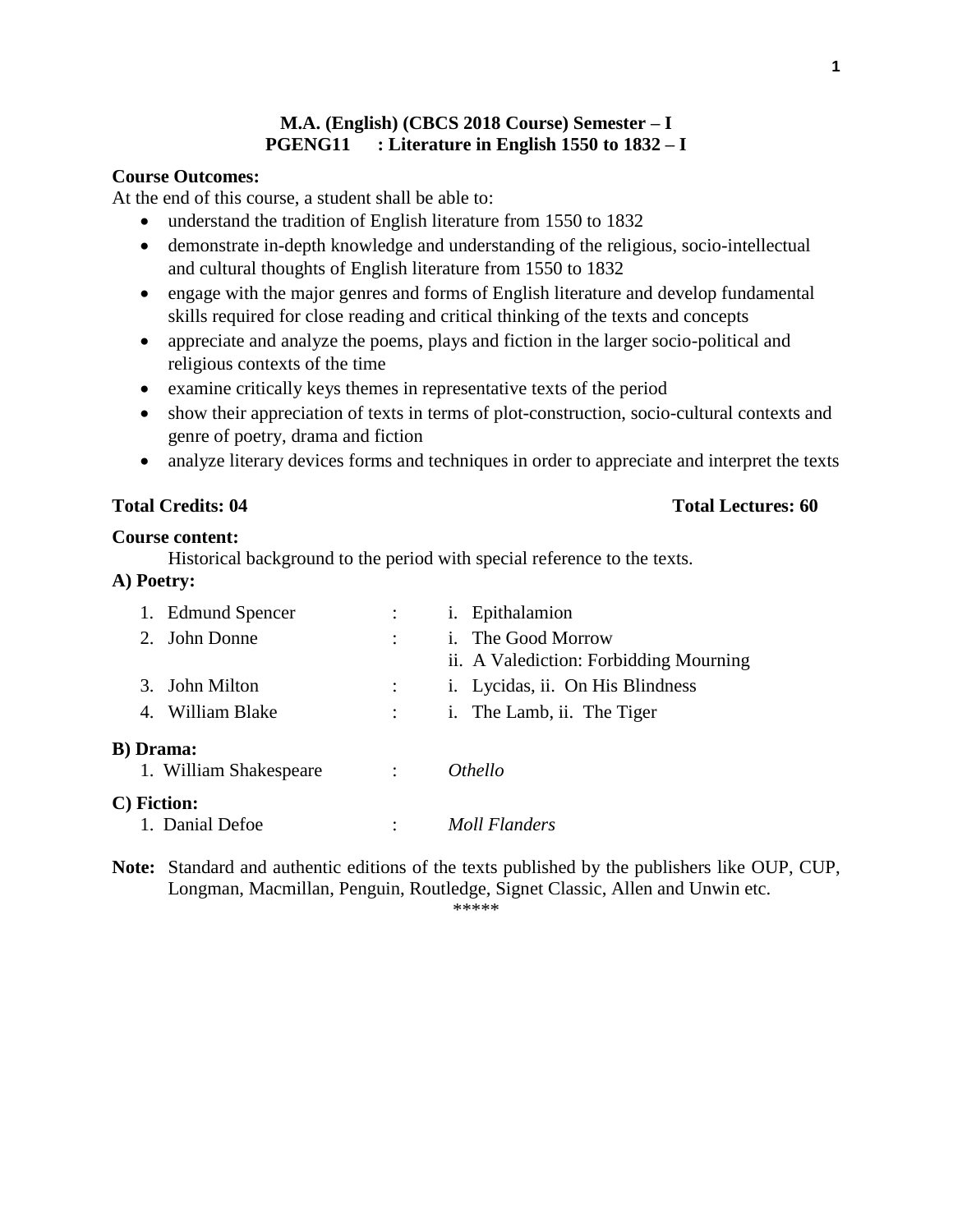# **M.A. (English) (CBCS 2018 Course) Semester – I PGENG 12 : Introduction to the Study of English Language – I**

# **A. Course Outcomes:**

At the end of this course, a student shall be able to:

- familiarize with the basic concepts of Phonology, Morphology, Syntax and Semantics
- recognize their own ability to improve their own competence in using the language
- identify deviant use of English both in written and spoken forms
- understand and appreciate English spoken by people
- familiarise with language i.e. English as a means of communication
- use English confidently, appropriately and accurately in an intelligible and acceptable manner

# **Course content:**

- 1. The Phonology of English:
	- i. Phonemes/Sounds of English ii. Syllable iii. Word Stress
	- iv. Sentence Stress v. Intonation
- 2. The Morphology of English
	- i. The structure of words ii. Morphemes  $&$  allomorphs
	- iii. Types of Morpheme iv. Processes of word formation
- 3. The Grammer of English
	- i. Elements of grammar: Open Ended class and Closed class of words
	- ii. Phrases: NP, VP, AjP, AvP, PP
	- iii.The simple sentence
- 4. Semantics
	- i. The Terms 'Semantics' and 'Meaning'
	- ii. Seven Types of Meaning
	- iii. Components and Contrasts of Meaning (Synonymy, Antonymy, Hyponymy, Prototypes)
	- iv. Lexical Relations (Homonymy, Homophony, Polysemy, Metonymy)

### **Reference books:**

- 1. Quirk R, Greenbaum S., & Swartvik J. *A University Grammer of English,* London, Longman, 1973.
- 1. Quirk R. *The Use of English,* London, Longman, 1962.
- 2. Gimson, A.C. *An Introduction to The Pronunciation of English,* a revised edition, 1996.
- 3. Kachru B.B. *The Indianization of English, The English Language in India,* Delhi,OUP, 1983.
- 4. Kachru B.B. *The Alchemy of English: The spread, functions & models of non-native Englishes,* Delhi,OUP, 1986.

**\*\*\*\*\***

### **Total Credits: 04 Total Lectures: 60**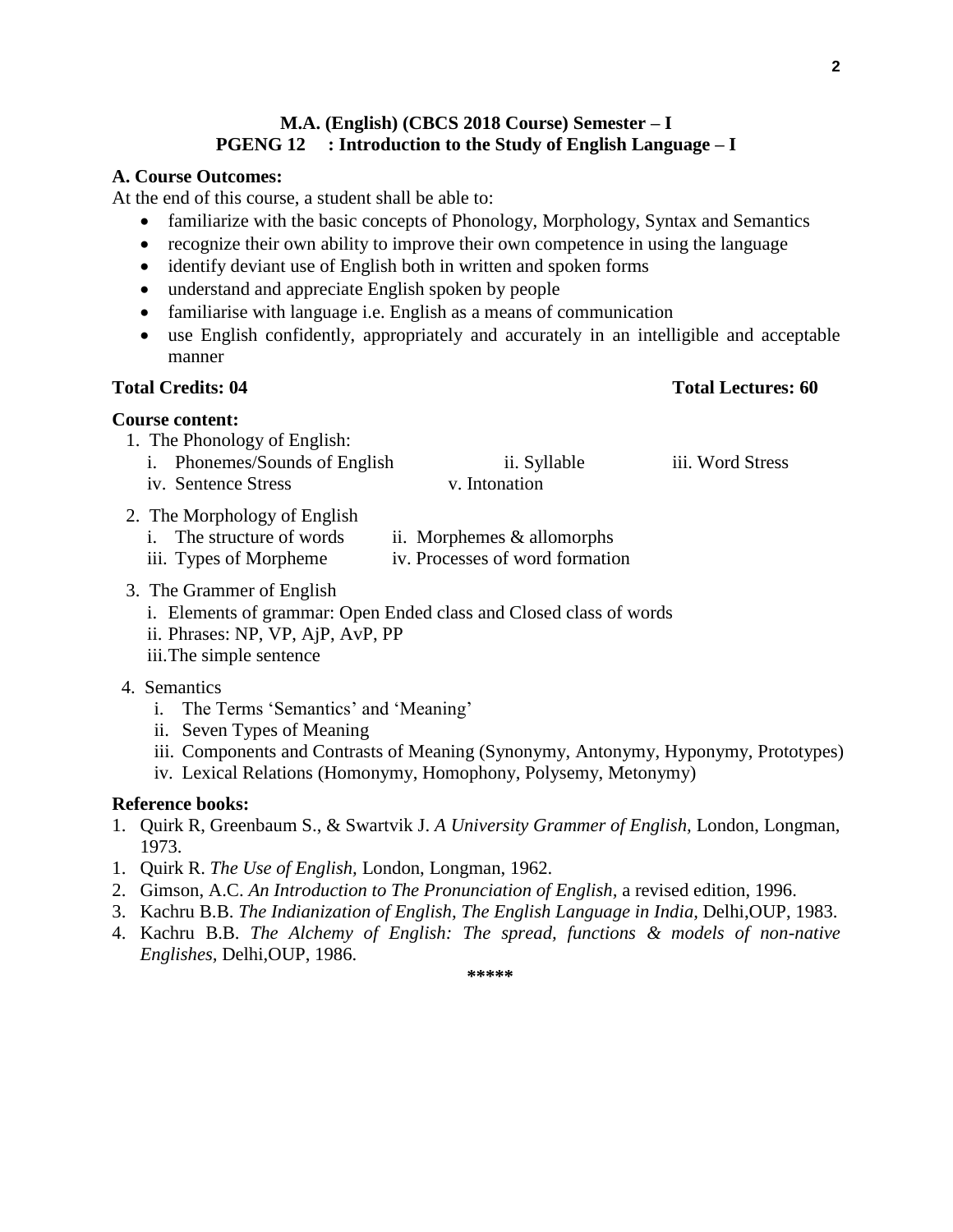# **M.A. (English) (CBCS 2018 Course) Semester – I PGENG13 : English Language and Literature Teaching – I**

# **Course Outcomes:**

At the end of this course, a student shall be able to:

- identify and classify strategies used by a teacher to teach language
- demonstrate clear understanding of the syllabus, its structure and development
- understand the structure of a textbook and its use
- articulate the reasons for different types of tests the teacher administers
- demonstrate the ways in which technology can be used for learning language

### **Total Credits: 04 Total Lectures: 60**

### **Course content:**

- 1. The nature of language learning and language teaching, the study of literature and the teaching of literature
- 2. Language acquisition and language learning
- 3. Theories of language learning and their implications for teachers and learners
- 4. Socio-Linguistic Context of English Language and Literature Teaching in India
- 5. The teaching of language skills, reference skills, study skills and presentation skills
- 6. Approaches, methods and techniques communicative approach to language teaching, teaching without lecturing
- 7. Teaching Without Lecturing: Use of Audio-Visual Aids & Computers in Language Teaching
- 8. Curriculum and Syllabus
- 9. Materials Production for English Language and Literature Teaching
- 10. Developing Pragmatic Competence

## **Books for reference:**

- 1. Brumfit, C. and Carter, R. (1986) *Literature and Language Teaching,* Oxford, OUP.
- 2. Brumfit & Johnson. (1979) *The Communicative Approach to Language Teaching*, OUP.
- 3. Byrne, D. (1990) *Teaching Writing Skills*, Longman: London and New York.
- 4. Carter, R. and Long, M. N. (1991) *Teaching Literature*, Longman: London.
- 5. Byme, D.(1990) *Teaching Writing Skills*, Longman, London and New York.
- 6. Grant, N. (1987) *Making the most of your Textbook*, Longman, London and New York.
- 7. Crellet, F. (1990) *Developing Reading Skills*: *A Practical Guide to Reading Comprehension Exercises*, CUP, Cambridge.
- 8. Havgar, J. (1990) *The Practice of English Teaching*, Longman, London.
- 9. Huges, A. (1989) *Testing for Language Teachers*, CUP, Cambridge.
- 10. Krishnaswamy, N. and T. Sriraman (1994), *English Teaching in India*, (TRP, Madras)
- 11. Kudchedkar, G. (1993), *Literature and Language Teaching* (CUP)
- 12. Mogran. J. and Rinvolucri. M. (1993) *Once Upon a Time: Using Stories in the langauge Classroom*, CUP, Cambridge.
- 13. Nagaraj, G. (1996) *English Language Teaching. Approaches. Methods and Techniques*, Orient Longman, Hydrabad.
- 14. Sarasvati, V. (2004), *English Language Teaching: Principles and Practice* (O.L.)
- 15. Tickoo, M. L. (2002), *Teaching and Learning English* (Orient Longman)

**\* \* \***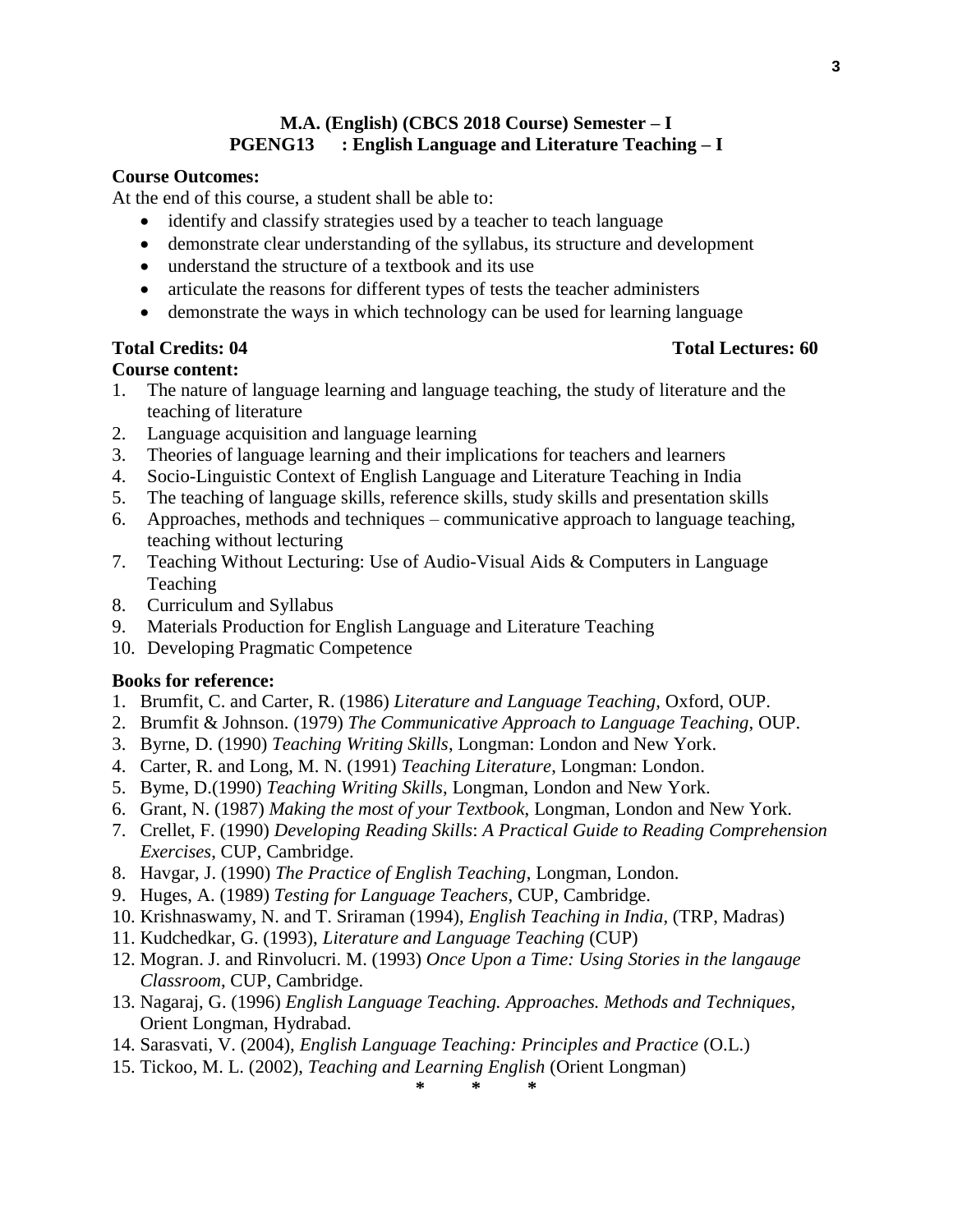# **M.A. (English) (CBCS 2018 Course) Semester – I PGENG14: a) Postcolonial Literature – I**

### **Course Outcomes:**

At the end of this course, a student shall be able to:

- understand the social-historical-political-economic contexts of colonialism and postcolonialism in India and other countries affected by colonial rule
- understand the scope of postcolonial literatures in India and elsewhere, primarily as a response to the long shadow of colonialism, not just of colonial occupation
- see through a corpus of representative postcolonial texts from different colonial locations: the effects of colonial rule on the language, culture, economy and habitat of specific groups of people affected by it
- appreciate and analyze the growing spectres of inequality arising out of colonial occupation and the role played by postcolonial literatures to resist it in India and similar locations
- critically engage with issues of racism and imperialism during and after colonial occupation
- appreciate the changing role and status of English in postcolonial literatures link colonialism to modernity

### **Total Credits: 04 Total Lectures: 60**

### **Course content:**

# **A) The Basic Concepts:**

- i. Introduction: situating the postcolonial
- ii. Postcolonial issues in performance
- iii. Postcolonial autobiographical writing
- iv. Appropriating the world: language and voice
- v. Form and genre

### **B) Texts:**

- i. Ngugi Wa Thiango : *Decolonising the Mind*
- ii. Dorris Lessing : *The Grass is Singing*

### **Rreference Books:**

- 1. Aijaz Ahmad, *In Theory: Classes Nations, Literature.* London: Verso, 1992.
- 2. Bill Ashcroft, Gareth Griffiths & Helen Tiffin, *The Post-Colonial Reader*. London: Routledge, 1995.
- 3. Ashok Bery, *Postcolonial Poetry and Cultural Translation*. Basingstoke: Palgrave Macmillan, 2007.
- 4. Homi Bhabha, *The Location of Culture*. London: Routledge, 1994.
- 5. Lloyd Brown, *Women Writers in Black Africa*, Westport, CT: Greenwood Press, 1981.
- 6. Robert Fraser, *Lifting the Sentence: A Poetics of Postcolonial Fiction*. Manchester: Manchester University Press, 2000.
- 7. Ania Loomba, *Colonialism/Postcolonialism*. 2nd edition. London: Routledge, 2005.
- 8. Gayatri Chakravorty Spivak, *A Critic of Postcolonial Reason: Toward a History of the Vanishing Present*. Cambridge, MA, and London: Harvard University Press,1999.
- 9. John Thieme, *Post-Colonial Studies: The Essential Glossary*. London: Arnold, 2003.
- 10. Robert J.C. young, *Postcolonilism: A Very Short Introduction*. Oxford: OUP, 2003.
- 11. Roberts, Neil. Ed. *A Companion to Twentieth Century Poetry* Blackwell, 2001

**4**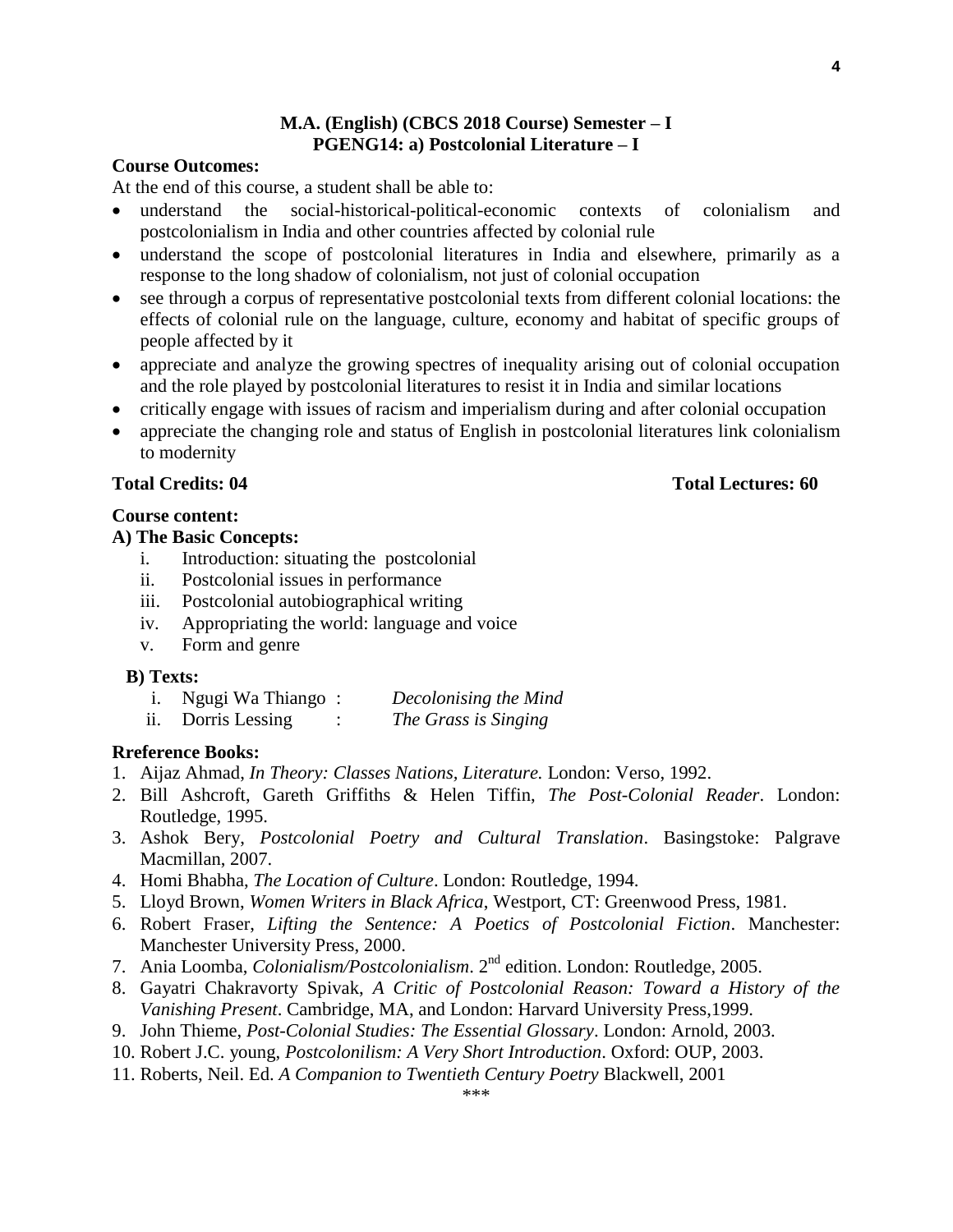### **M.A. (English) (CBCS 2018 Course) Semester – I**

PGENG15: b) Linguistics and Stylistics – I

### **Course Outcomes:**

At the end of this course, a student shall be able to:

- recognize/understand the structure and various parts of the language
- understand the existence of language in the form of different dialects based on a set of established factors
- identify the various functions a language performs and the roles assigned to it
- understand that all languages behave alike and develop a tolerance for other languages
- understand that making errors is a process of learning and not hesitate to use language for the fear of making errors

### **Total Credits: 04 Total Lectures: 60**

# **Course content:**

# 1. **Orientation**:

Linguistics as a scientific study of language, langue and parole, linguistic competence and linguistic performance; syntagmatic and paradigmatic relations; ordinary language and literary language, free repetition and repetition and parallelism; foregrounding.

# 2. **Phonology and literature**:

Segmental and suprasegmental features, sound patterns, onomatopoeia and sound symbolism. The importance of the spoken word and pauses in literature.

### 3. **Syntax and literature**:

Periodic and loose sentence structure, use of the passive voice, direct and indirect speech, free direct speech and free indirect speech, sentence length, types of sentences - declarative, interrogative, imperative and exclamatory; simple, complex and compound. Syntactic cohesion.

### 4. **Lexis, Semantics and Literature**:

Content words and function words, lexical sets, collocations and selectional restrictions. Lexical cohesion. Synonymy, antonymy, hyponymy, semantic entailments, paraphrase relationship, semantic anomaly, tautology, contradiction, indeterminacy of meaning in literature, figures of speech based on meaning.

### **Reading List**

- 1. Austin, J. L. (1962), *How to do things with words*, Oxford: Clarendon Press.
- 2. Black, Elizabeth (2006), *Pragmatic Stylistics*, (Edinburgh)
- 3. Crystal, David, *A Dictionary of Applied Linguistics and Stylistics*
- 4. Cummings, M. and R. Simmons (1983), *The Language of Literature : A Stylistic Introduction to the Study of Literature*, London : Pergamon
- 5. Fowler, Roger (1971), *The Language of Literature*, London : Routledge and Kegan
- 6. Krishnaswamy, Verma & Nagarajan (1992), *Modern Applied Linguistics*, Madras:Macmillan
- 7. Leech, Geoffrey (1969), *A Linguistic Guide to English Poetry*, London: Longman
- 8. Lyons, J. (1981), *Language and Linguistics*, Cambridge: CUP.
- 9. Welsh, Katie (1989), *A Dictionary of Stylistics*, London: Longman
- 10. Wright & Jonathan Hope (1996), *Stylistics : A Practical Course Book*, London : Routledge

**5**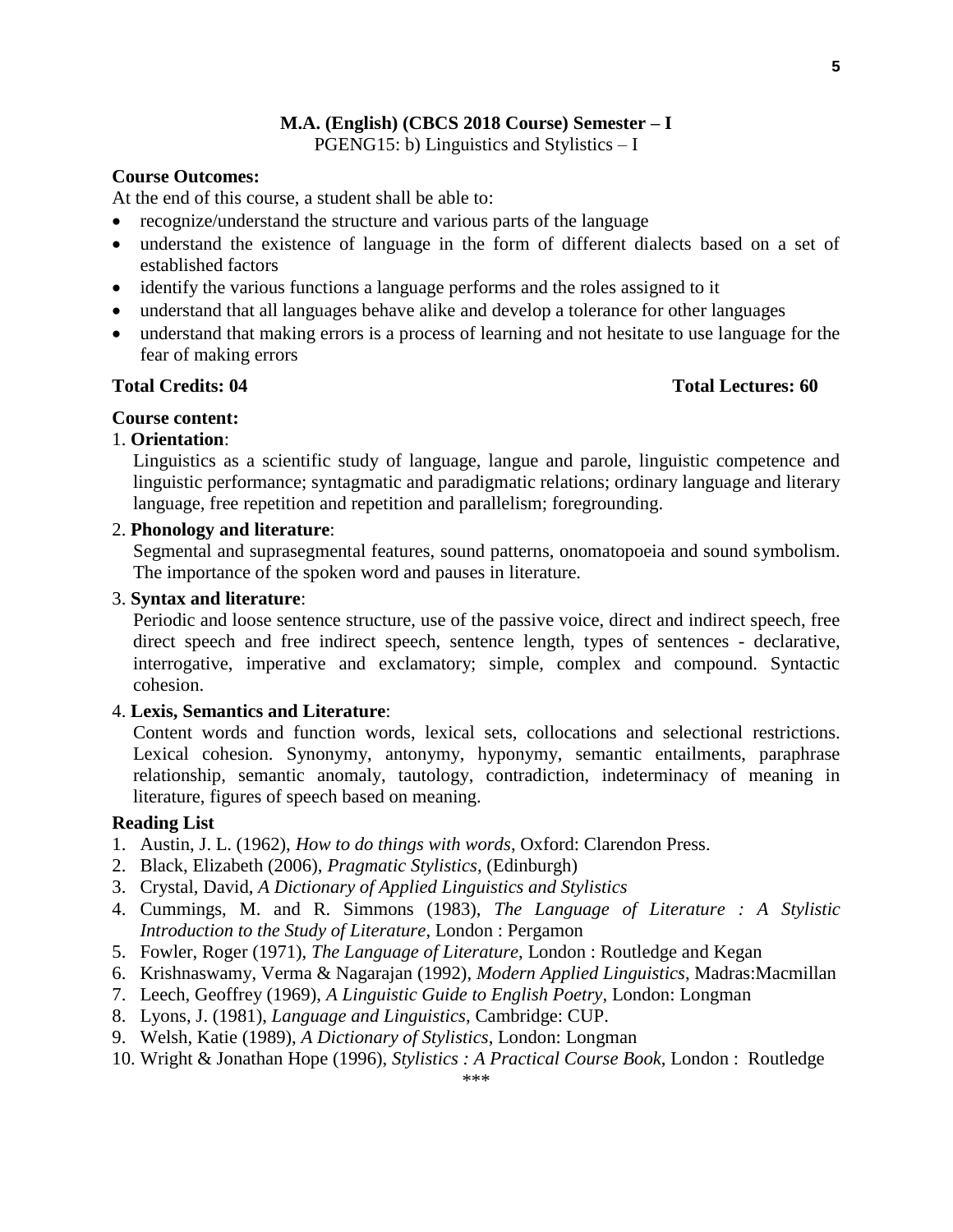# **M.A. (English) (CBCS 2018 Course) Semester – I PGENG16: c) American Literature: 19th century – I**

# **Course Outcomes:**

At the end of this course, a student shall be able to:

- understand the depth and diversity of American literature, keeping in mind the history and culture of the United States of America
- understand the historical, religious and philosophical contexts of the American spirit in literature; social-cultural-ecological-political contexts
- appreciate the complexity of the origin and reception of American literature, given its European and non-European historical trajectories
- critically engage with the complex nature of American society, given its journey from specific religious obligations and their literary transformations (such as Puritanism, Unitarianism, Transcendentalism, etc.) to the growth of anti- or non-Christian sensibilities
- critically appreciate the diversity of American literature in the light of regional variations in climate, cultural traits, economic priorities
- explore and understand the nature of the relationships of human beings to other human beings and other life forms in relation to representative literary texts in various genres
- analyze the American mind from global and Indian perspectives and situate the American in the contemporary world

# **Course content:**

**1: Terms:** Puritanism, Frontier Myth, Transcendentalism, Philosophy of self-reliance, American Romanticism**.**

### **2: Poetry**

- 1. Ralph Waldo Emerson
	- i. "The World-Soul" ii. "Each and All" iii. "The Snow-Storm" iv. "Nature"
- 2. Henry David Thoreau i. "The Inward Morning" ii. "Pray to What Earth"
- 3. Walt Whitman
	- i. ["I Saw in Louisiana a Live-Oak Growing"](http://www.poetry-archive.com/w/i_saw_in_louisiana.html) ii. ["A Noiseless, Patient Spider"](http://www.poetry-archive.com/w/a_noiseless_patient_spider.html)
	- iii. ["O Captain! My Captain!"](http://www.poetry-archive.com/w/o_captain_my_captain.html) iv. ["On the Beach at Night"](http://www.poetry-archive.com/w/on_the_beach_at_night.html)
	- v. ["On the Beach at Night Alone"](http://www.poetry-archive.com/w/on_the_beach_at_night_alone.html) vi. "Song of Myself"

### **3: Fiction**

- i. Nathaniel Hawthorne: *The House of Seven Gables*
- ii. Herman Melville: *White-Jacket*

### **4: Short Stories**

Edgar Allan Poe

i. "The Black Cat" ii. "The Fall of the House of Usher" iii. "Hop-Frog"

### **Books for reference:**

Abel, Darrel. *Ruined Eden of the Present: Hawthorne, Melville, and Poe: Critical Essays in Honor of Darrel Abel*. eds. G.R. Thompson and Virgil L. Lokke. West Lafayette: Purdue UP, 1981.

# **Total Credits: 04 Total Lectures: 60**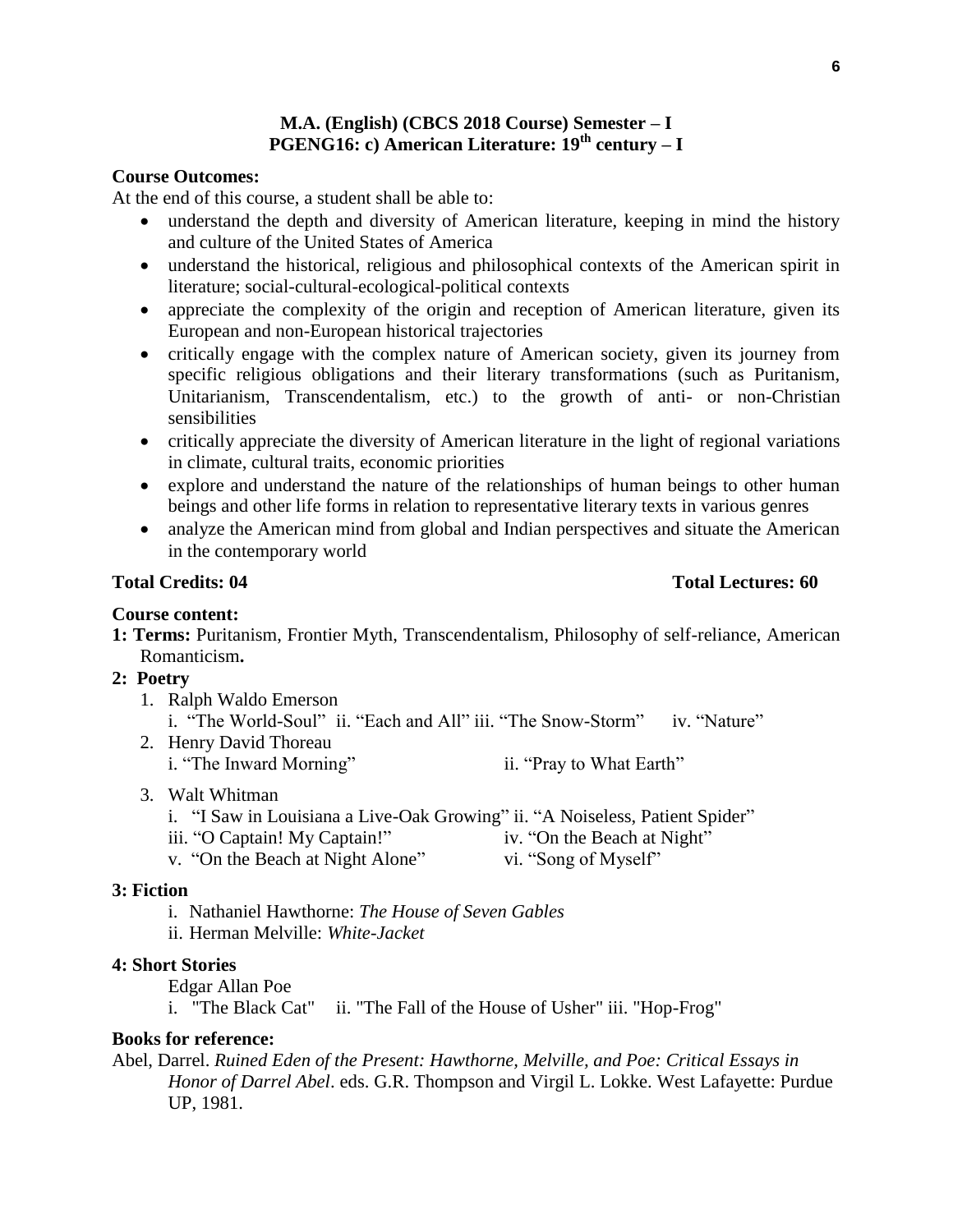- Barrish, Phillip. *American Literary Realism: Critical Theory and Intellectual Prestige, 1880- 1995.* Cambridge: Oxford U P, 2001.
- Bell, Michael Davitt. *The Problem of American Realism.* Chicago: U of Chicago P, 1993.
- Belluscio, Steven J. To Be Suddenly White: Literary Realism and Racial Passing. Columbia, MO: U of Missouri P, 2006.
- Buell, Lawrence. *Literary Transcendentalism: Style and Vision in the American Renaissance.* Ithaca, NY: Cornell University Press, 1986.
- Chase, Richard. *The American Novel and Its Tradition.* Garden City, N. Y.: Doubleday Anchor, 1957.
- Elliot, Emory., and Cathy N. Davidson, eds. *The Columbia History of the American Novel.* New York: Columbia University Press, 1991.
- Myerson, Joel, ed. *The Transcendentalists: A Review of Research and Criticism.* New York: Modern Language Association, 1984
- Lewis, R. W. B. *The American Adam: Innocence, Tragedy, and Tradition in the Nineteenth Century.* Chicago: University Chicago Press, 1955.
- Pattee, Fred Lewis. *The Development of the American Short Story. [1966]* New York: Harper, 1923.
- Pizer, Donald. *Realism and Naturalism in Nineteenth Century American Fiction*. Carbondale: Southern Illinois U P, 1966.
- Warren, Joyce W., ed. *The (Other) American Tradition: Nineteenth-Century Women Writers.* New Brunswick, NJ: Rutgers University Press, 1993
- Winter, Molly Crumpton. *American Narratives: Multiethnic Writing in the Age of Realism*. Baton Rouge, LA: Louisiana State UP, 2007.

\*\*\*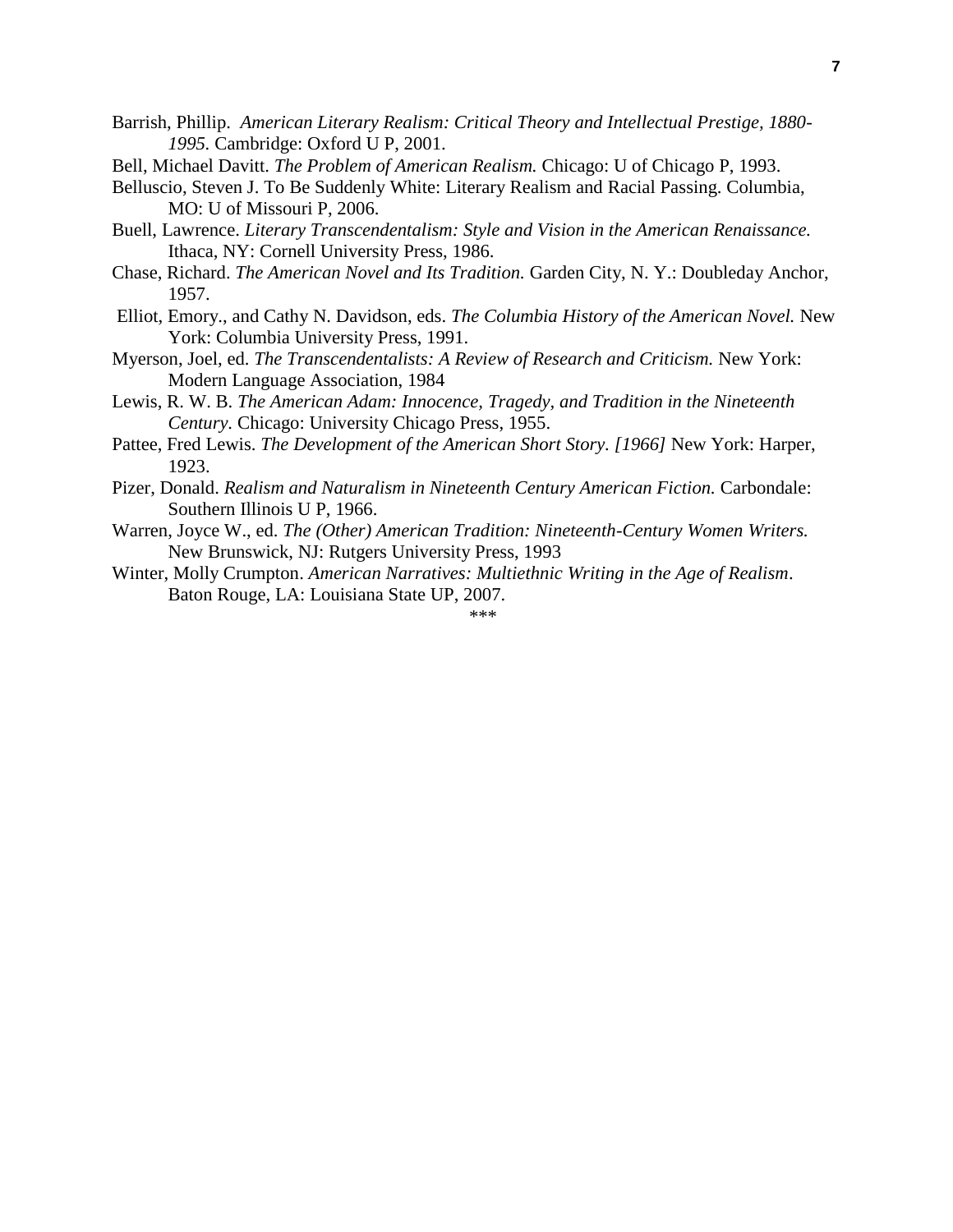# **M.A. (English) (CBCS 2018 Course) Semester – I PGENG17: d) Indian Literature in English Translation – I**

# **Course Outcomes:**

At the end of this course, a student shall be able to:

- critically appreciate literary achievements of some of the significant Indian writers whose works are available in English Translation
- create an awareness of sub cultural variations in the translated works
- acquaint with major ancient, medieval and modern movements in Indian thought as reflected in the translated works
- acquaint to compare the treatment of different themes and styles in the genres of fiction, poetry and drama as reflected in the prescribed translations

**Total Credits: 04 Total Lectures: 60**

### **Course content:**

# **1: I - Movements of Medieval India**

(A) Bhakti Movement:

- i. Devotion to Spirituality
- ii. Reaction to Brahminical structure of the society
- iii. Medieval Indian Renaissance

# (B) Influence of Islamic Culture on life and literature

- i. The Muslim invasions in the medieval period
- ii. Initiatives towards communal harmony
- iii. Growth of Art and literature

### **II-Colonial Period and Post-Independence Indian Literature**

- i. Introduction to English Language in Indian Education,
- ii. Romanticism as reflected in Indian Classical Writers,
- iii. The spread of Democratic values and Partition Literature,
- iv. Emergences of Regional and Translated Literatures,
- v. East-West Encounters in language, literature and culture,
- vi. Rise and growth of women"s writings during Post-Independence India.

### **2: Short Stories**

- 1. Saadat Hasan Manto, *Mottled Dawn***,** Trans. Khalid Hasan, Penguin, 1997. i. Toba Tek Singh, ii. The Dog of Titwal, iii. The Price of Freedom,
	- iv. A Tale of 1947 iv. The New Constitution.
- 2. Premchand: *Widows, Wives and other Stories* Trans. David Rubin
- **3:** i. Amrita Pritam; *The Revenue Stamp***,** Trans. Krishna Gorowara ii. Rabindranath Tagore: *Gora*
- **4:** i. Haribans Rai Bachchan, *The House of Wine***, Trans**. By M. Boulton and R.Vyas, Penguin, 1950. Poem Nos.4, 6, 18, 26,44,50,51,121,128,135.
	- ii. *One Hundred Poems of Kabir***,** translated by Rabindranath Tagore; Chronicle Books An imprint of DC Publishers, New Delhi, 2003. Poem nos.1, 2, 12, 36, 39, 42, 45, 66, 69, 91.